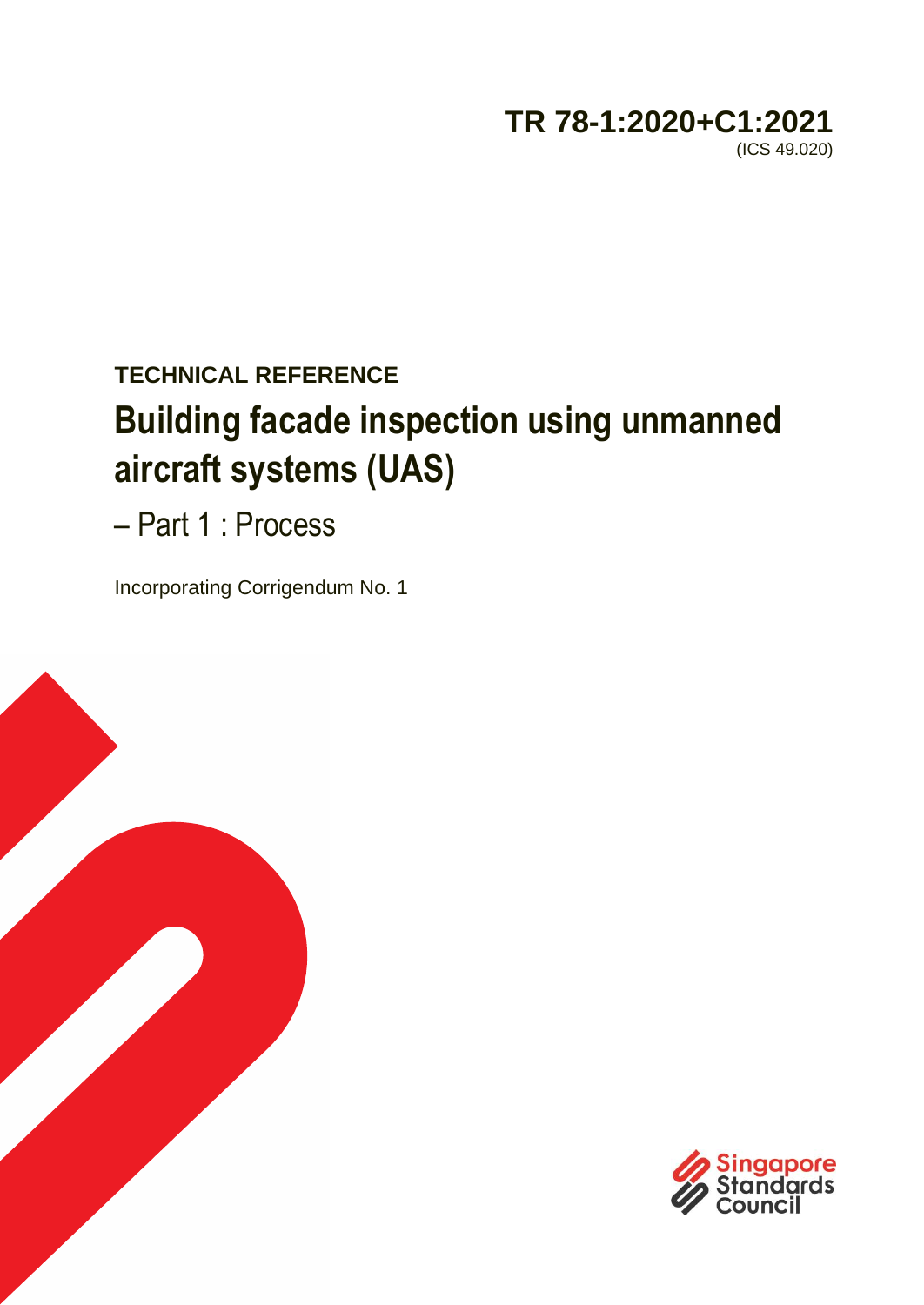**TR 78-1:2020+C1:2021** (ICS 49.020)

#### TECHNICAL REFERENCE

## **Building facade inspection using unmanned aircraft systems (UAS)**

– Part 1 : Process

Published by Enterprise Singapore

All rights reserved. Unless otherwise specified, no part of this publication may be reproduced or utilised in any form or by any means, electronic or mechanical, including photocopying and microfilming, without permission in writing from Enterprise Singapore. Request for permission can be sent to: standards@enterprisesg.gov.sg.

© Enterprise Singapore 2020

ISBN 978-981-49-2511-2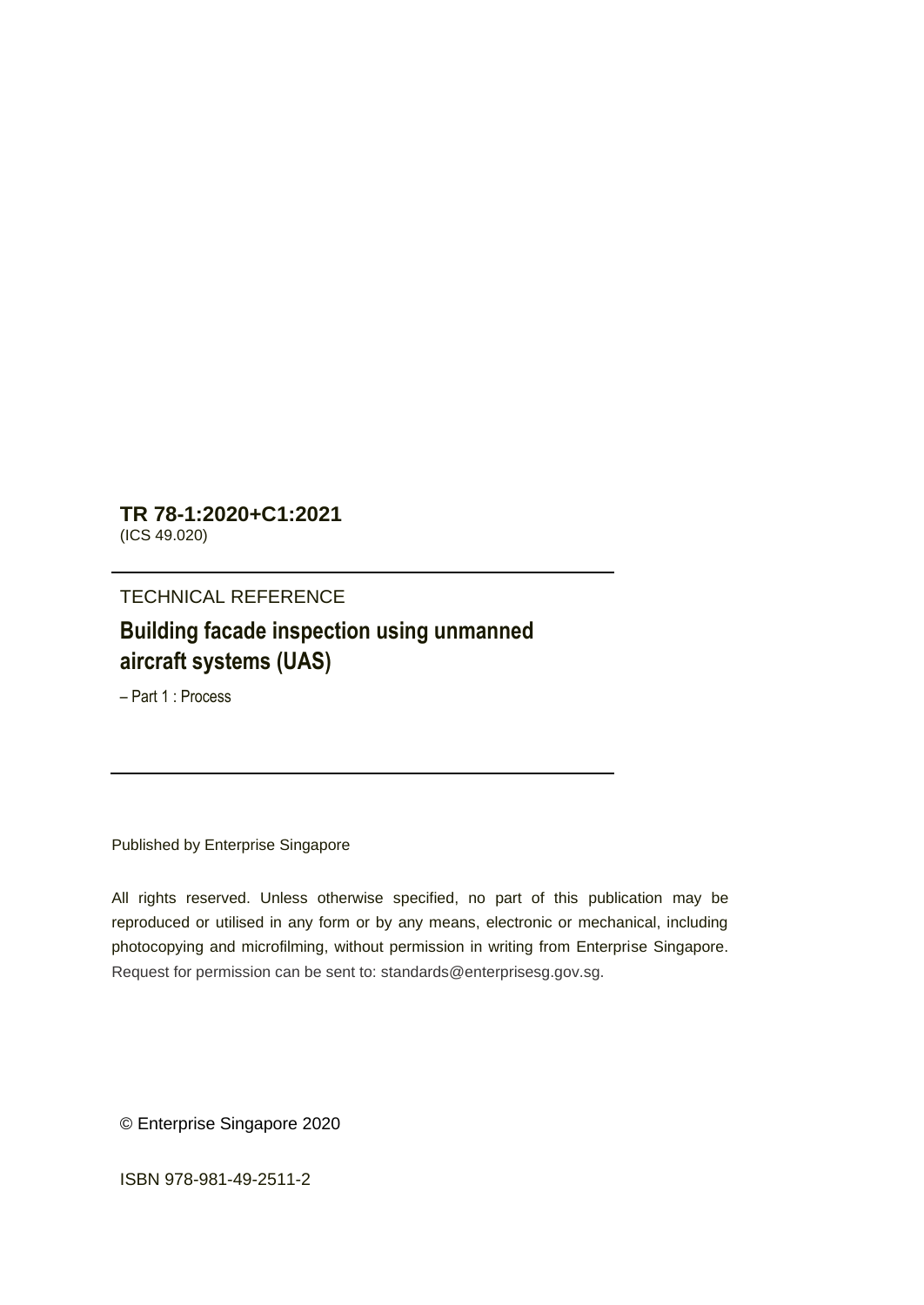### **TR 78-1:2020+C1:2021**

#### **Contents**

|                    |                                                                                   | 3              |
|--------------------|-----------------------------------------------------------------------------------|----------------|
| 0                  |                                                                                   | 4              |
| 1                  |                                                                                   | 4              |
| 2                  |                                                                                   | 4              |
| 3                  |                                                                                   | 5              |
| 4                  | Qualifications and general duties of CP and FI _________________________________  | 6              |
| 5                  |                                                                                   | 6              |
| 6                  |                                                                                   | 9              |
| 7                  |                                                                                   | 11             |
| 8                  |                                                                                   | 12             |
| <b>Annexes</b>     |                                                                                   |                |
| A                  | Form section A - Risk assessment for airworthiness of UAS ______________________  | 13             |
| B                  | Form section B - Risk assessment for the required type of operations ____________ | 18             |
| C                  | Form section C - Risk assessment for area of operations ________________________  | 22             |
| D                  | Building facade inspection report generation ___________________________________  | 25             |
| Е                  |                                                                                   | 27             |
| <b>Tables</b>      |                                                                                   |                |
| 1                  |                                                                                   | $\overline{7}$ |
| 2                  | Recommended practices for personal data protection during facade inspection       | 10             |
| Bibliography<br>30 |                                                                                   |                |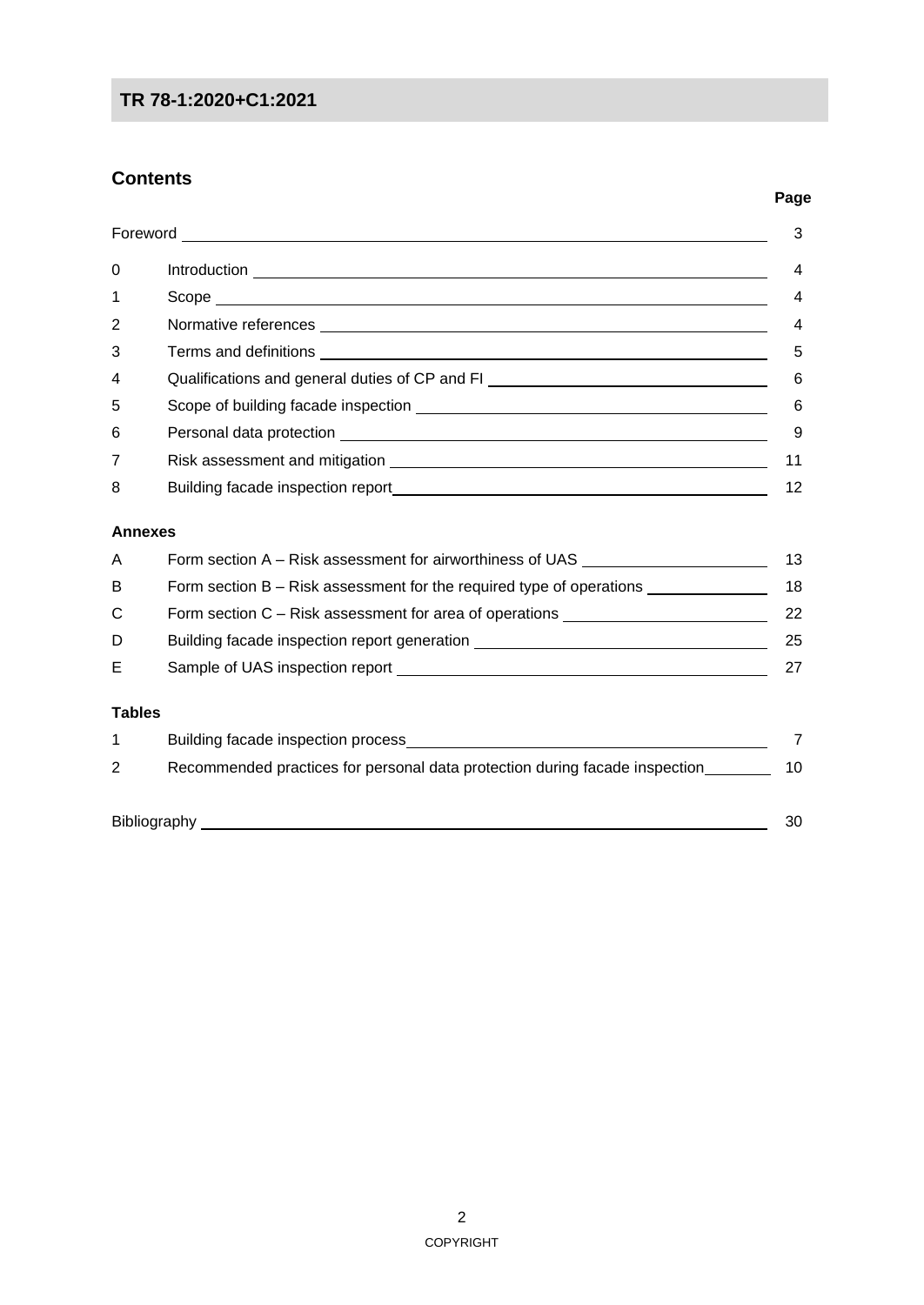#### **TR 78-1:2020+C1:2021**

#### **Foreword**

This Technical Reference (TR) was prepared by the Working Group on Working Group on Building Facade Inspection Using UAS (Part 1) set up by the Technical Committee on Aerospace under the purview of the Manufacturing Standards Committee.

This TR is part 1 of a series of standards intended to support the Building Facade Inspection using UAS. It consists of the following parts under the generic title "Building facade inspection using unmanned aircraft systems (UAS)":

Part 1 – Process Part 2 – Specification for quality management and application of artificial intelligence

This TR is suitable to be used by organisations issuing the contract work scope requirements of UAS, UAS service providers, building owners, facility managers, government agencies, professional engineers, architects, consultants, testing, inspection and certification bodies, professional institutions, institutes of higher learning and training providers.

If UAS is chosen to be used for the comprehensive visual inspection of the building facade, this TR does not relieve the competent person (CP) from his/her duties due to limitations of the UAS or its sensor technologies.

This TR is a provisional standard made available for application over a period of three years. The aim is to use the experience gained to update the TR so that it can be adopted as a Singapore Standard. Users of the TR are invited to provide feedback on its technical content, clarity and ease of use. Feedback can be submitted using the form provided in the TR. At the end of the three years, the TR will be reviewed, taking into account any feedback or other considerations, to further its development into a Singapore Standard if found suitable.

It is presupposed that in the course of their work, users will comply with all relevant regulatory and statutory requirements. Some examples of relevant regulations and acts are listed in the Bibliography. The Singapore Standards Council and Enterprise Singapore shall not be responsible for identifying all of such legal obligations.

Attention is drawn to the possibility that some of the elements of this TR may be the subject of patent rights. Enterprise Singapore shall not be held responsible for identifying any or all of such patent rights.

#### **NOTE**

- *1. Singapore Standards (SSs) and Technical References (TRs) are reviewed periodically to keep abreast of technical changes, technological developments and industry practices. The changes are documented through the issue of either amendments or revisions. Where SSs are deemed to be stable, i.e. no foreseeable changes in them, they will be classified as "mature standards". Mature standards will not be subject to further review unless there are requests to review such standards.*
- *2. An SS or TR is voluntary in nature except when it is made mandatory by a regulatory authority. It can also be cited in contracts making its application a business necessity. Users are advised to assess and determine whether the SS or TR is suitable for their intended use or purpose. If required, they should refer to the relevant professionals or experts for advice on the use of the document. Enterprise Singapore and the Singapore Standards Council shall not be liable for any damages whether directly or indirectly suffered by anyone or any organisation as a result of the use of any SS or TR. Although care has been taken to draft this standard, users are also advised to ensure that they apply the information after due diligence.*
- *3. Compliance with a SS or TR does not exempt users from any legal obligations.*

*As amended, Dec 2021*